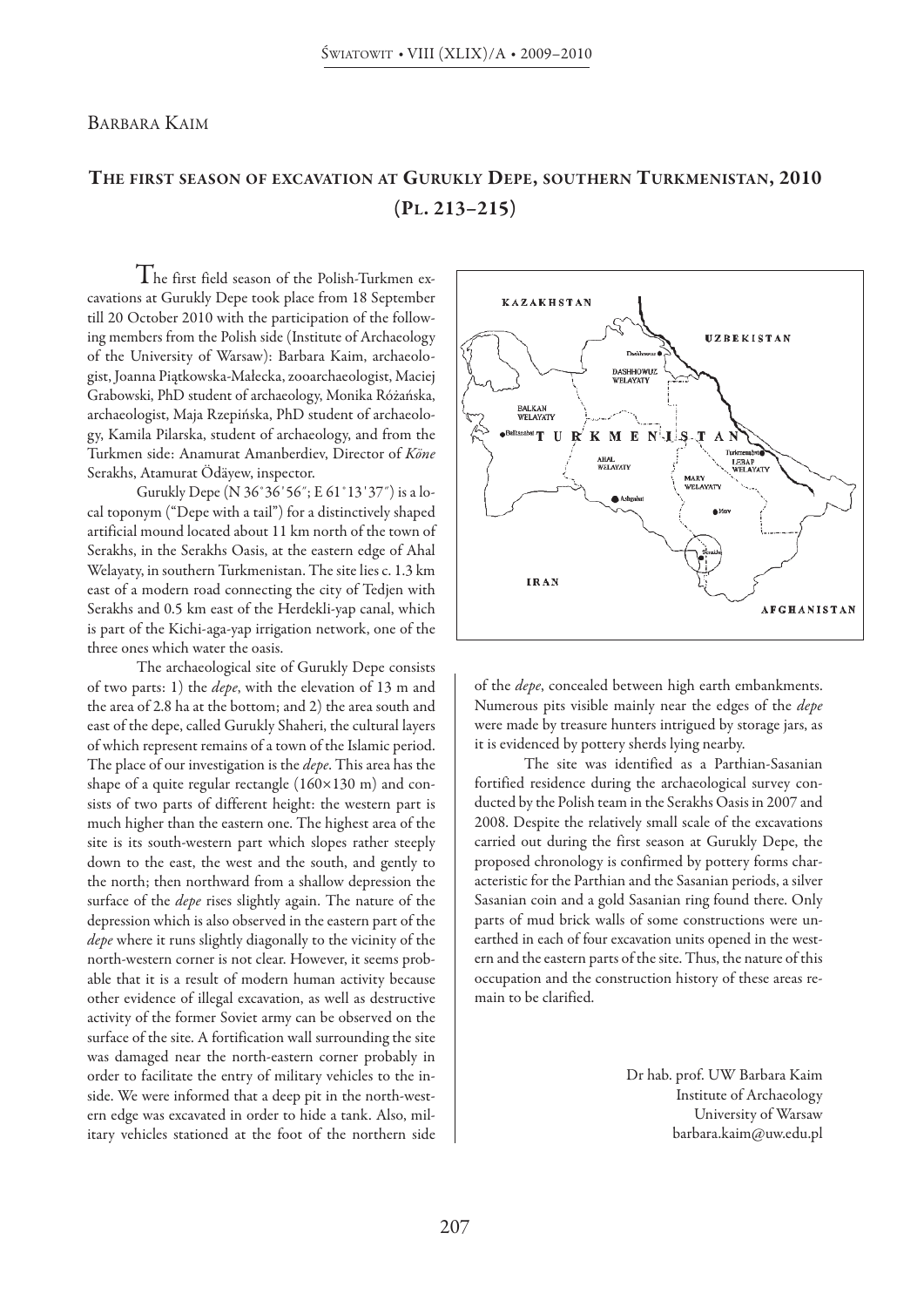## BArBArA KAIM

#### **PIERWSZY SEZON WYKOPALISK NA GURUKLY DEPE W POŁUDNIOWYM TURKMENISTANIE, 2010 R.**

 $\mathbf P$ olska Misja Archeologiczna w Iranie i Azji Środkowej, Instytutu Archeologii UW, rozpoczęła wykopaliska na stanowisku Gurukly Depe w oazie Serachs, w południowym Turkmenistanie. Pierwszy sezon badawczy potwierdził wyniki wcześniejszych prac powierzchniowych odnośnie chronologii osadnictwa, natomiast jego charakter pozostaje jeszcze do wyjaśnienia. Stanowisko archeologiczne

Gurukly depe składa się z dwóch części: *depe*, czyli sztucznego wzniesienia, o maksymalnej wysokości sięgającej 13 m i powierzchni ok. 2,8 ha, oraz rozciągających się u podnóża pozostałości po miasteczku z okresu muzułmańskiego zwanych Gurukly Shaheri. Miejscem rozpoczętych badań jest *depe*, kryjące pozostałości rezydencji okresu partyjskiego i sasanidzkiego (III w. p.n.e. – vII w. n.e).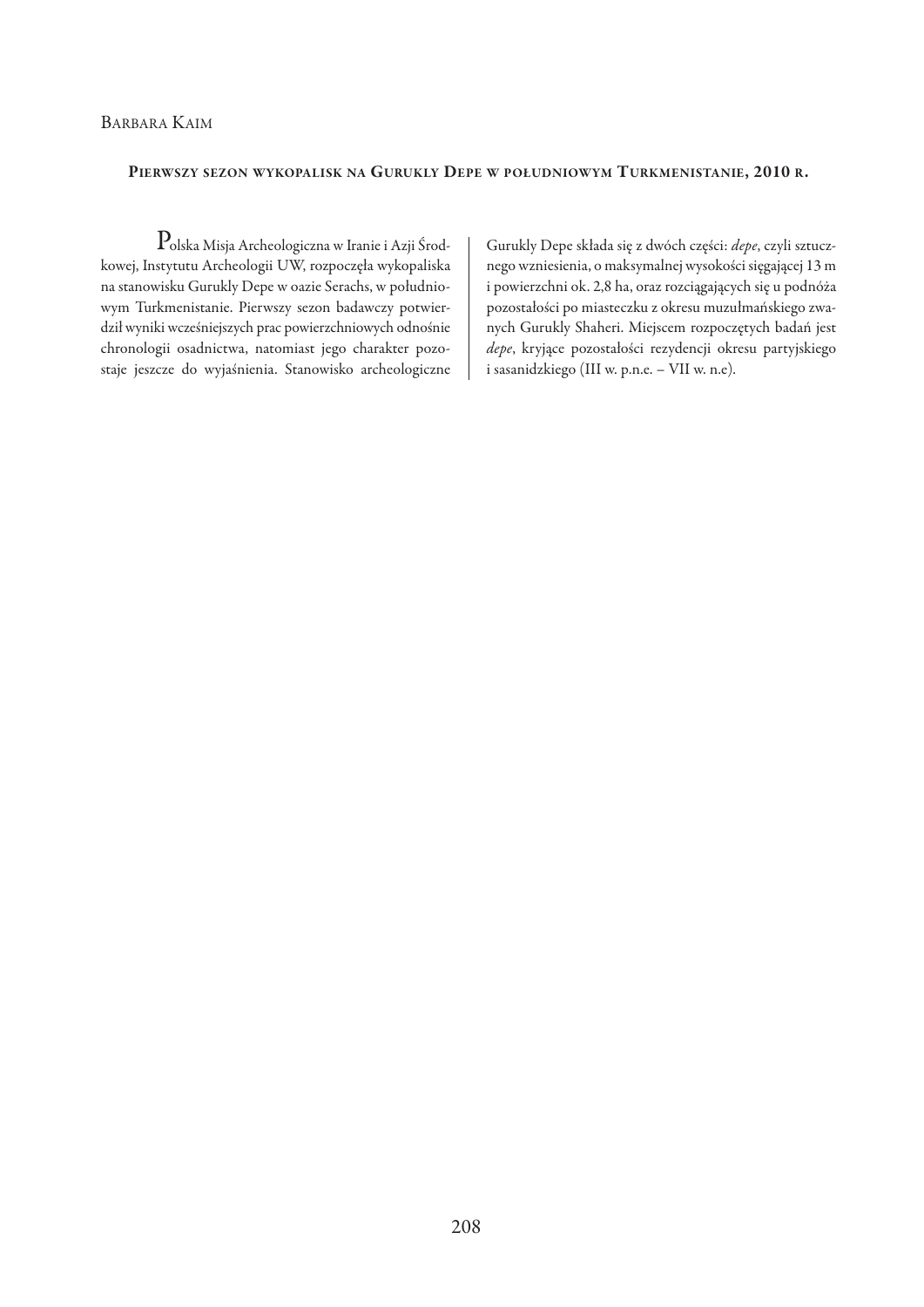

Fig. 1. Satellite view of the site of Gurukly Depe (Google Earth). Ryc. 1. Zdjęcie satelitarne stanowiska Gurukly Depe.



Fig. 2. Topographical map of Gurukly Depe (by J. Kaniszewski). Ryc. 2. Mapa topograficzna Gurukly Depe.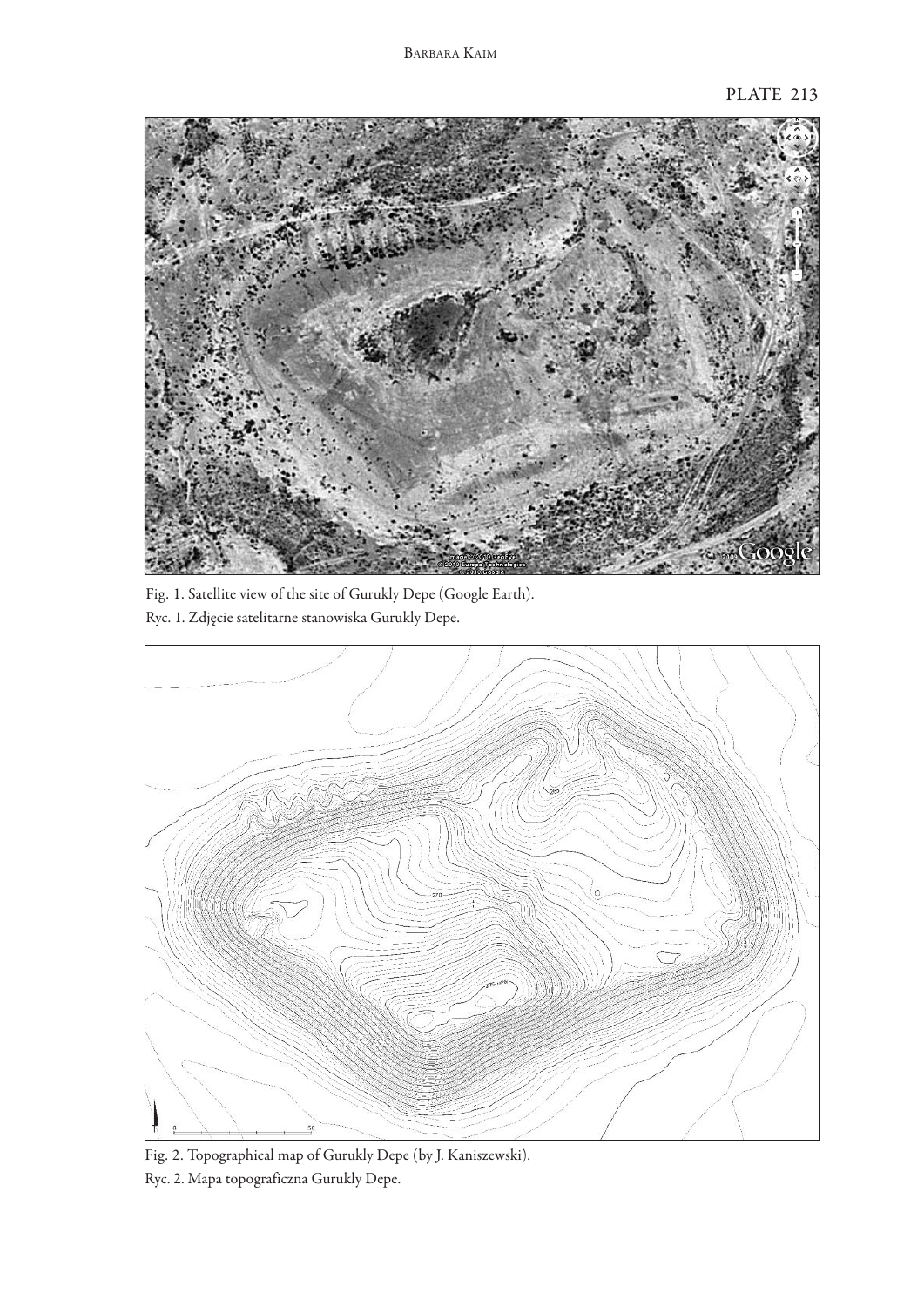## PLATE 214



Fig. 3. Gurukly Depe. View from the south (photo B. Kaim). Rys. 3. Gurukly Depe.Widok z południa.



Fig. 4. Gurukly Depe. View from the north-east (photo B. Kaim). Ryc. 4. Gurukly Depe. Widok z północnego wschodu.